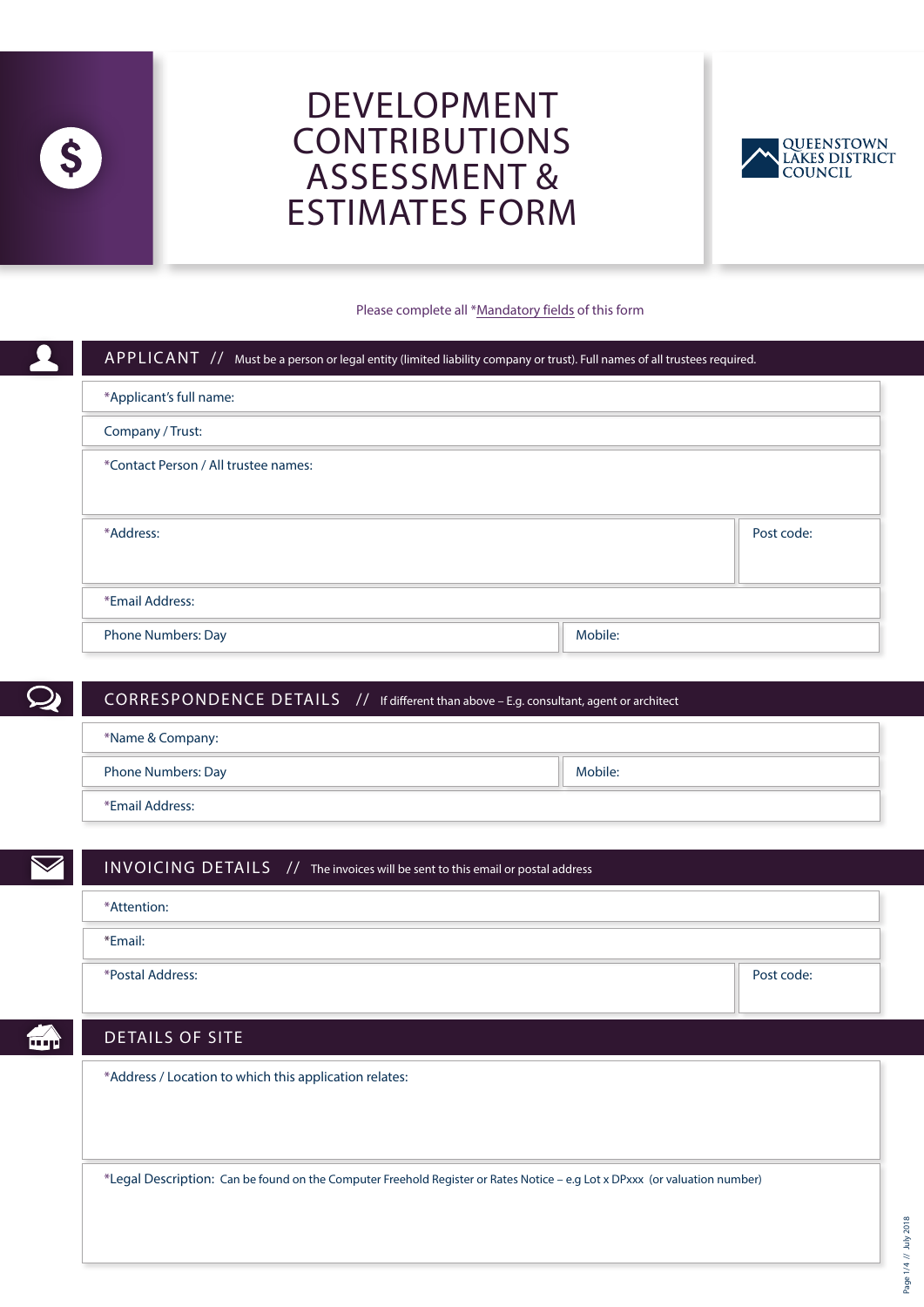# FILL THIS SECTION IN IF SEEKING FOR AN ESTIMATE

| Details of proposed subdivision, building or development, tick those that apply.      |  |  |
|---------------------------------------------------------------------------------------|--|--|
| *LAND USE                                                                             |  |  |
| Residential building or development including minor residential units                 |  |  |
| Non-residential building or development (Commercial/Industrial)                       |  |  |
| <b>Visitor Accommodation</b>                                                          |  |  |
| Restaurant/café/bar                                                                   |  |  |
| Change in use                                                                         |  |  |
| <b>Primary Industry</b>                                                               |  |  |
| <b>SUBDIVISION</b>                                                                    |  |  |
| Residential including unit titles                                                     |  |  |
| Rural subdivision                                                                     |  |  |
| Industrial subdivision                                                                |  |  |
| <b>Commercial Subdivision</b>                                                         |  |  |
| *A brief description of the proposal (See below for additional information required): |  |  |

Plans clearly indicating the proposed subdivision or development should be attached wherever possible.

#### PLEASE PROVIDE THE FOLLOWING INFORMATION:

| *Number of underlying title(s)                                                                             |  |
|------------------------------------------------------------------------------------------------------------|--|
| If subdivision estimate: Number of additional<br>allotments created and their size in $m2$                 |  |
| If landuse estimate: Number of additional household<br>units, to be developed and their size in $m2$       |  |
| For residential flats, the Gross Floor Area of the<br>flat in $m2$                                         |  |
| For retail/commercial industrial activities the Gross<br>Floor Area (before and after development) in $m2$ |  |

Page 2/4 // July 2018

Page 2/4 // July 2018



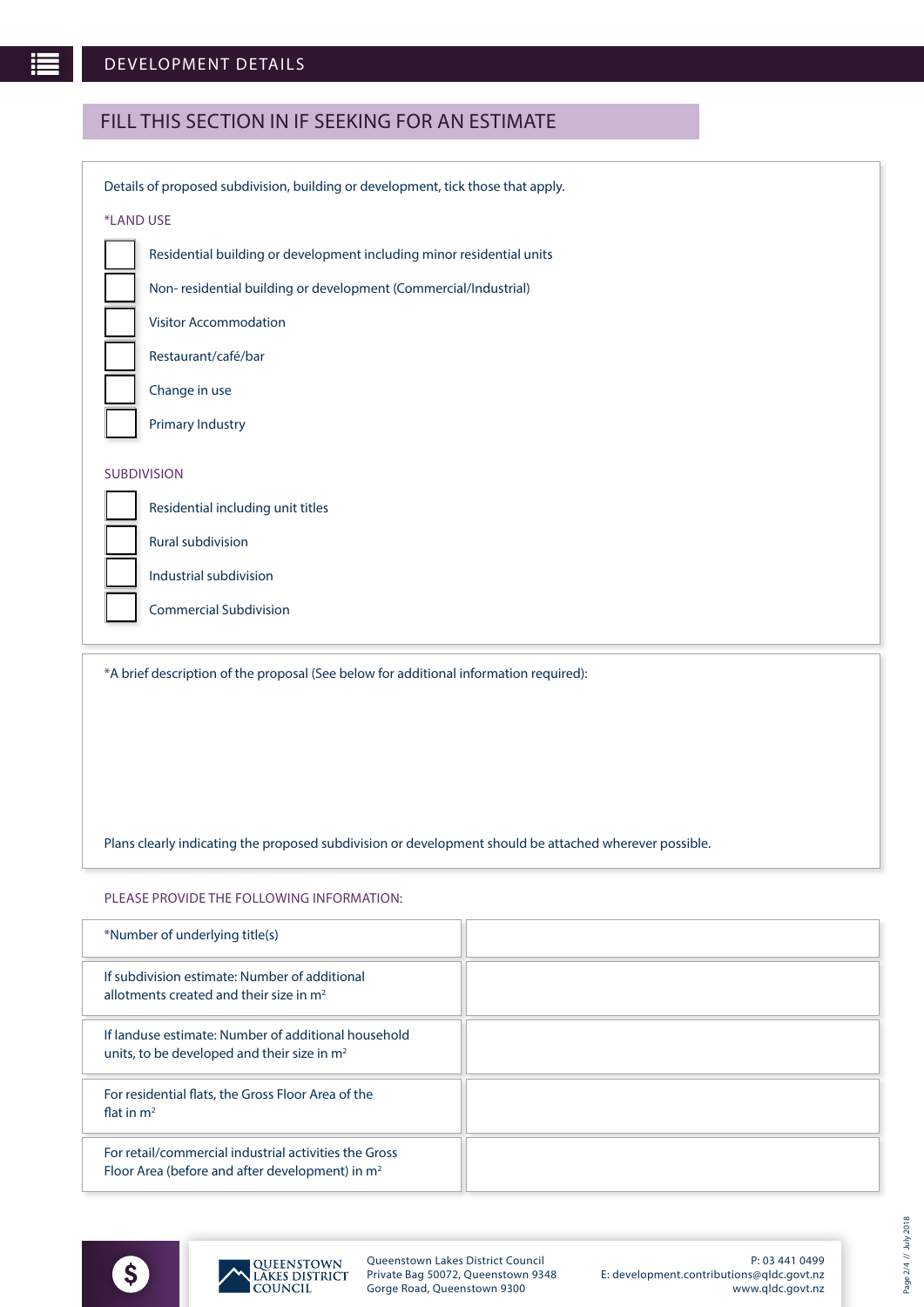### DEVELOPMENT DETAILS CONTINUED

#### PLEASE PROVIDE THE FOLLOWING INFORMATION (CONTINUED):

| For visitor accommodation – Gross Floor Area (before<br>and after development) in $m2$                        |  |
|---------------------------------------------------------------------------------------------------------------|--|
| For restaurant/bar – Gross Floor Area (before and after<br>development) in $m2$                               |  |
| For mixed use provide the residential and<br>non-residential information above as necessary in m <sup>2</sup> |  |
| For primary industry – site area $m2$                                                                         |  |

#### PLEASE NOTE BELOW:

#### "Maximum Contributions"

Section 203 of the Local Government 2002 allows the following maximum contributions.

- 203 Maximum development contributions not to be exceeded-
- (1) Development contributions for reserves must not exceed the greater of-
- (a) 7.5% of the value of the additional allotments created by a subdivision; and
- (b) the value equivalent of 20 square metres of land for each additional household unit created by the development."

Please note that the development contributions are an estimate only subject to the policy current at this time. Any development contributions levied in conjunction with your proposed application will be based on an assessment of the information and policies at that time and may be subject to change.

Please note that your application will not be processed until all of the required information has been supplied.

# F

## PRIVACY INFORMATION

The information you have provided on this form is required so that your application can be processed under the Local Government Act 2002 and may also be used in statistics collected by Queenstown Lakes District Council. The information will be stored on a public register and may be made available to the public on request or on the company's or the Council's websites.





Queenstown Lakes District Council Private Bag 50072, Queenstown 9348 Gorge Road, Queenstown 9300